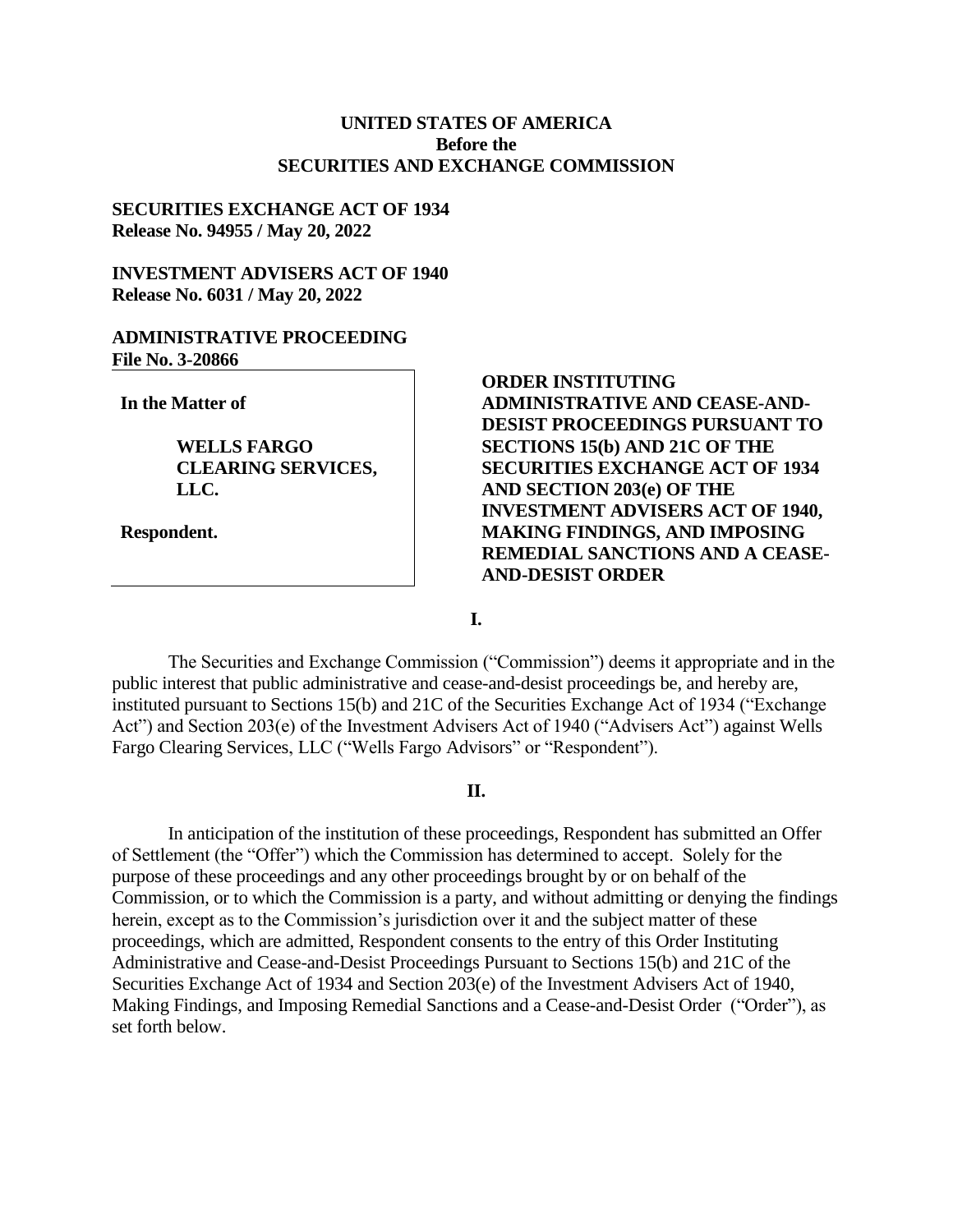## **III.**

On the basis of this Order and Respondent's Offer, the Commission finds<sup>1</sup> that:

#### **Summary**

1. These proceedings arise out of Wells Fargo Advisors' failure to timely file certain suspicious activity reports ("SARs") between April 2017 and October 2021. First, when Wells Fargo Advisors switched to a new version of its internal anti-money laundering ("AML") transaction monitoring and alert system in January 2019, it failed to adequately monitor, detect and report certain transactions in its customers' brokerage accounts involving wire transfers to or from certain foreign countries determined to be at a high risk or moderate risk for money laundering, terrorist financing or other illegal monetary movements. Due to the deficient implementation and failure to test and conduct sufficient monitoring of the new AML system between January and September 2019, the system did not generate timely alerts for approximately 1,708 brokerage transactions and Wells Fargo Advisors consequently failed to timely surveil or investigate certain suspicious activity related to foreign wire transfers in its customers' accounts. As a result, Wells Fargo Advisors failed to timely file at least 25 SARs related to such activity as required by the Bank Secrecy Act ("BSA") and willfully violated Section 17(a) of the Exchange Act and Rule 17a-8 thereunder.

2. In addition, between approximately April 2017 and October 2021, Wells Fargo Advisors failed to timely file at least nine additional SARs due to the failure to appropriately process wire transfer data into Wells Fargo Advisors' AML transaction monitoring system in certain additional situations, including on dates on which there was a bank holiday without a corresponding brokerage holiday.

#### **Respondent**

3. **Wells Fargo Clearing Services, LLC**, is a Delaware limited liability company with its headquarters offices located in St. Louis, Missouri. It is a subsidiary and non-bank affiliate of Wells Fargo & Company ("Wells Fargo"). In November 2016, Wells Fargo Advisors, LLC and First Clearing, LLC merged and the resulting entity was renamed Wells Fargo Clearing Services, LLC. Wells Fargo Clearing Services, LLC is dually-registered with the Commission as a brokerdealer and an investment adviser and conducts business and operates under the trade name "Wells Fargo Advisors" along with Wells Fargo Advisors Financial Network, LLC, which also is a duallyregistered broker-dealer and investment adviser subsidiary of Wells Fargo.

#### **Background**

4. The BSA and implementing regulations promulgated by the U.S. Treasury Department's Financial Crimes Enforcement Network ("FinCEN") require broker-dealers such as

 $\overline{a}$ 

<sup>&</sup>lt;sup>1</sup> The findings herein are made pursuant to the Respondent's Offer of Settlement and are not binding on any other person or entity in this or any other proceeding.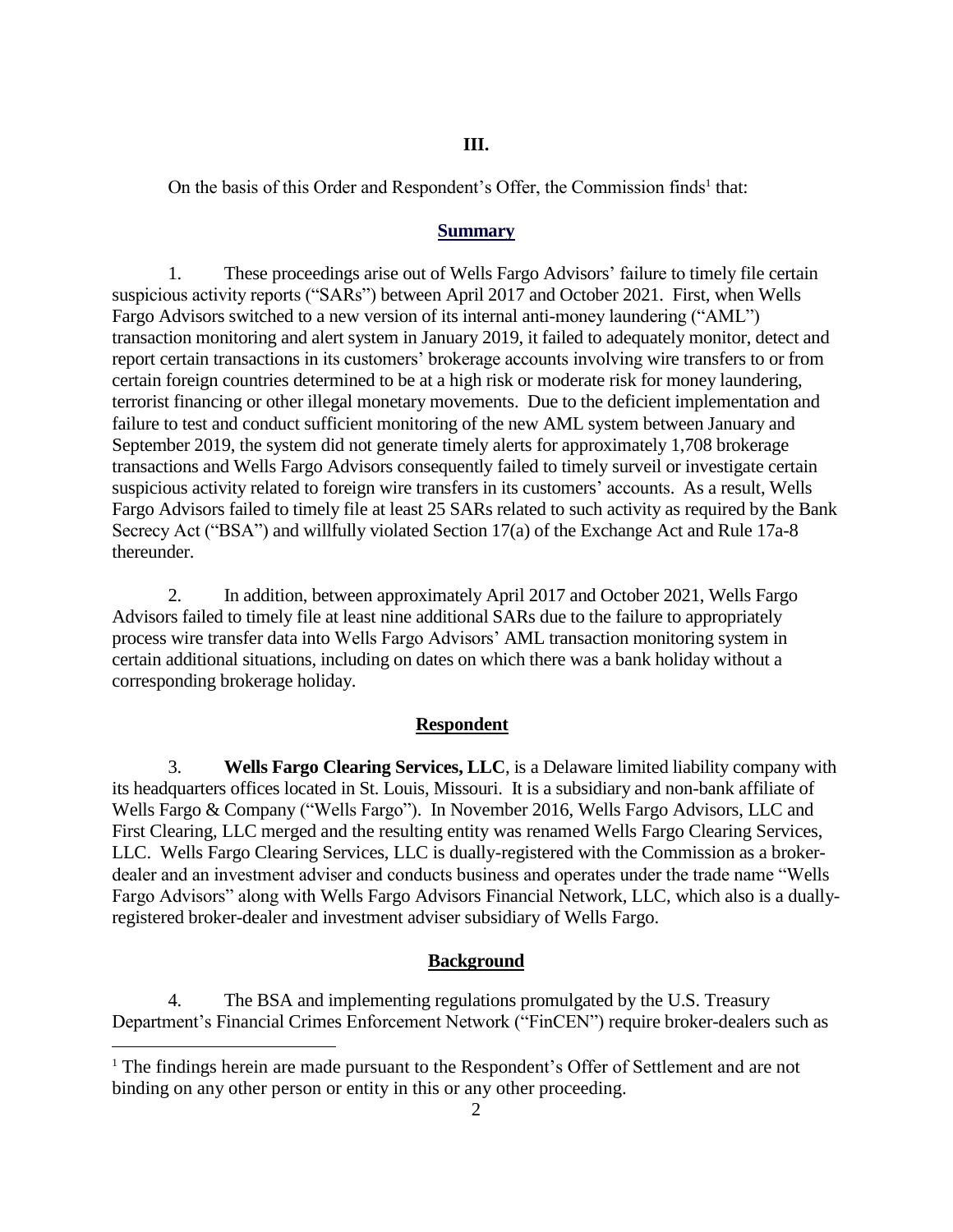Wells Fargo Advisors to file SARs with FinCEN to report, among other things, a transaction (or a pattern of transactions of which the transaction is a part) conducted or attempted by, at, or through the broker-dealer involving or aggregating funds or other assets of at least \$5,000 that the brokerdealer knows, suspects, or has reason to suspect, that: (1) involves funds derived from illegal activities or were conducted to disguise or hide funds or assets derived from illegal activities; (2) is designed to evade any requirement of the BSA; (3) has no business or apparent lawful purpose or is not the sort in which the particular customer would normally be expected to engage and the broker-dealer knows of no reasonable explanation for the transaction after examining the available facts; or (4) involves the use of the broker-dealer to facilitate criminal activity. 31 C.F.R. § 1023.320(a)(2) (the "SAR Rule").

5. The BSA and FinCEN require the filing of a SAR within 30 calendar days after a broker-dealer determines the activity is "suspicious" within the meaning of the SAR Rule. FinCEN provides a form of administrative relief from the SAR filing deadline to financial institutions, including broker-dealers, for SARs identifying continuing activity of a previously-filed SAR. Under this administrative relief, instead of filing a new SAR for each instance of ongoing conduct, broker-dealers are allowed to file SARs for continuing activity after a 90-day review with the filing deadline being 120 calendar days after the date of the previously-related SAR filing. 31 C.F.R. § 1023.320(b)(3).

6. Exchange Act Rule 17a-8 requires broker-dealers registered with the Commission to comply with the reporting, record-keeping, and record retention requirements of the BSA. The failure to file a SAR, including continuing activity SARs, as required by the SAR Rule is a violation of Section 17(a) of the Exchange Act and Rule 17a-8 thereunder. *See SEC v. Alpine Sec. Corp.*, 308 F. Supp. 3d 775, 798-800 (S.D.N.Y. 2018), aff'd 982 F.3d 68 (2d Cir. 2020), cert. denied, *Alpine Sec. Corp. v. SEC (2021)* (No. 19-3272) 595 U.S. \_\_ (2021).

7. On November 13, 2017, the Commission instituted settled Administrative and Cease-and-Desist proceedings against Wells Fargo Advisors, for violating Section 17(a) of the Exchange Act and Rule 17a-8 thereunder in connection with the firm's failure to timely file at least 50 SARs, 45 of which related to continuing activity that occurred after a prior SAR filing. The Commission's Order found that Wells Fargo Advisors' AML management created confusion by issuing conflicting and confusing directions to AML investigators on when and whether to file certain SARs and instructed investigators not to document any disagreements with management's decisions not to file SARs leading to missed and late SAR filings, in particular continuing activity SARs. The Commission's Order further included Wells Fargo Advisors' voluntary undertakings to review and update its internal policies, procedures and practices relating to the identification, evaluation and reporting of suspicious activity to determine whether AML investigative staff had sufficient time and resources to research account activity, formulate conclusions and timely file SARs and provide additional training on the appropriate determination of when to file SARs on suspicious activity for its AML investigative staff. *In the Matter of Wells Fargo Advisors, LLC* (Exchange Act Release No. 82054, Nov. 13, 2017).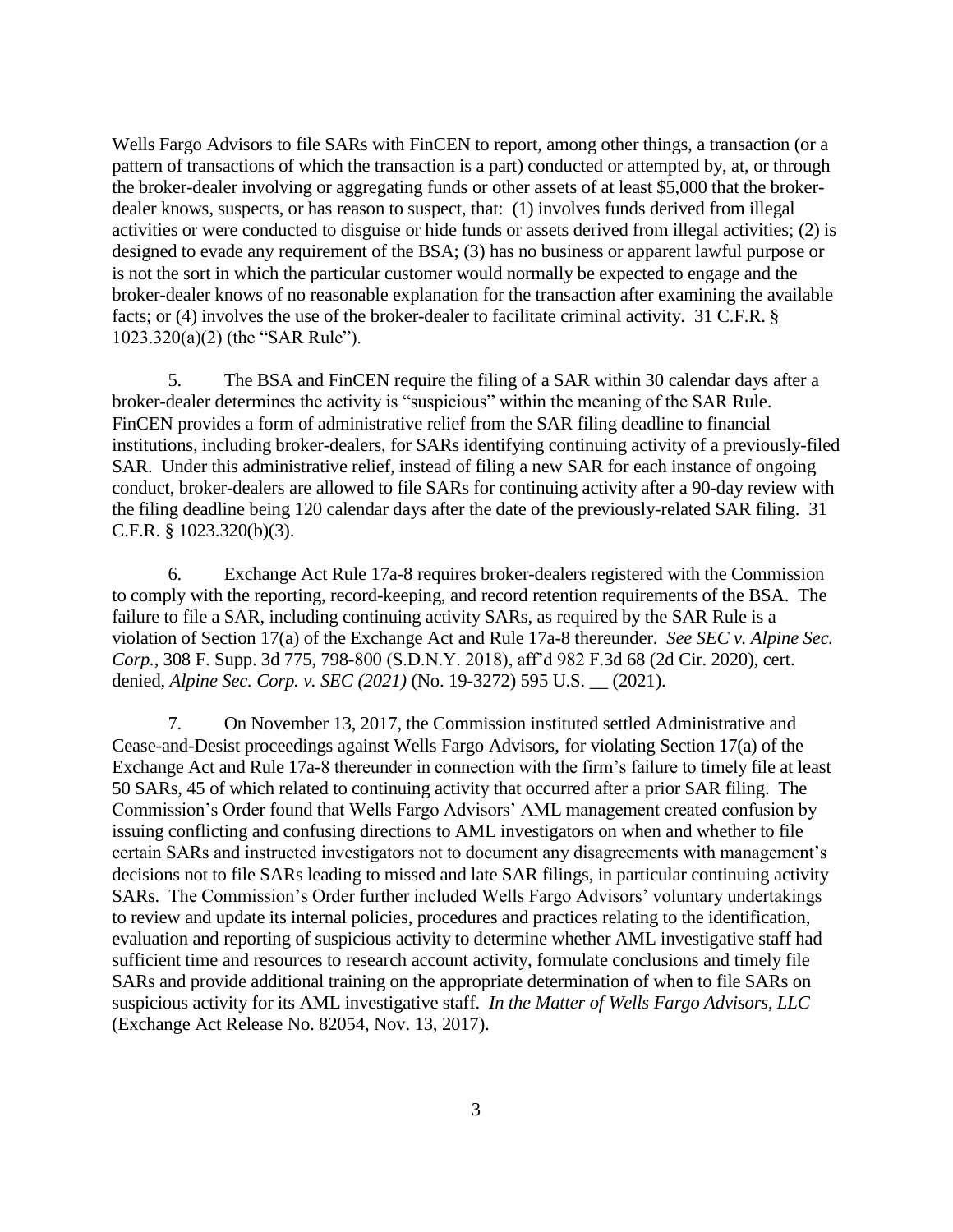8. As required by the BSA and FinCEN, Wells Fargo Advisors surveilled the brokerage transactions of its customers using automated transaction monitoring systems in order to timely alert the firm to potentially suspicious transactions occurring in its customers' accounts, including wire transfer activity involving certain foreign countries that Wells Fargo identified using proprietary criteria and information provided by FinCEN and other governmental agencies as posing a high risk or moderate risk for money laundering, terrorist financing, or other illegal money movements. To fulfill its obligations to comply with BSA and FinCEN requirements, Wells Fargo Advisors relied on the Financial Crimes Surveillance group within Wells Fargo Advisors' parent company, Wells Fargo, to develop and maintain Wells Fargo Advisors' transaction monitoring system as part of its enterprise-wide AML and BSA compliance program. Wells Fargo Advisors retained all responsibility for complying with its BSA and FinCEN requirements.

9. The alerts generated by the system were initially reviewed by the Financial Crimes Investigations group to determine whether further investigation of the activity that triggered the alert as potentially suspicious was warranted. Often, these alerts were the first indication of suspicious activity which could result in the filing of a SAR. If warranted, a subgroup of Wells Fargo's Financial Crimes Investigations group investigated the alerted activity on behalf of Wells Fargo Advisors to determine whether it was suspicious within the meaning of the SAR Rule and required Wells Fargo Advisors to file a SAR.

10. Wells Fargo Advisors' AML transaction monitoring system monitored international wire transfer activity, including activity within Wells Fargo Advisors' customer brokerage accounts, utilizing country codes based on the standards established by the National Geospatial Intelligence Agency ("Geospatial Codes"). In contrast, Wells Fargo's enterprise-wide AML and BSA compliance program utilized country codes based on a standard established by the International Organization for Standardization ("ISO Codes") for its list of high or moderate countries. Prior to January 2019, the AML system cross-referenced between the Geospatial Codes and ISO Codes when monitoring wire transfers to or from foreign countries.

#### *The AML System Change*

11. In January 2019, Wells Fargo Advisors switched to a new version of its AML transaction monitoring system. However, the new version failed to cross-reference the ISO codes of countries on the list of high risk or moderate risk countries with the Geospatial codes used for wire transfer data. The Geospatial Codes and ISO Codes were different for approximately 100 of the 160 high and moderate risk countries in which Wells Fargo Advisors facilitated brokerage transactions. As a result, the AML transaction monitoring system was not capable of producing alerts for wire transfers involving 58 of the 160 high risk or moderate risk countries in which Wells Fargo Advisors facilitated wire transfers within its brokerage accounts and for which the ISO and Geospatial Codes differed. The AML system continued to trigger alerts for 42 other countries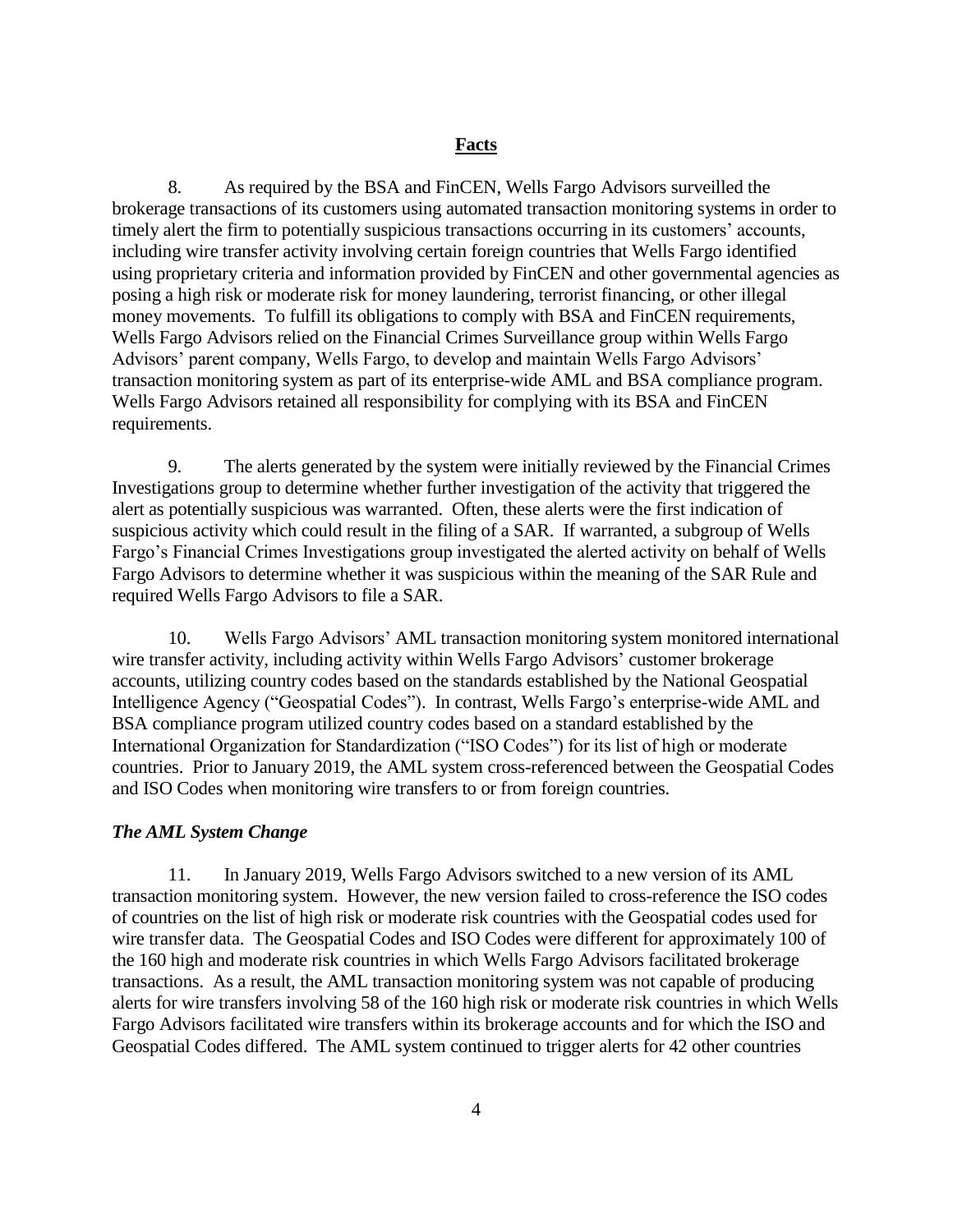because the Geospatial Codes for those countries happened to be the same as the ISO Codes for another high risk or moderate risk country.

12. Upon deployment of the new version of its AML transaction monitoring system, Wells Fargo Advisors failed to perform sufficient testing to ensure that the system cross-referenced or otherwise reconciled both the ISO and Geospatial Codes in order to trigger alerts for wire transfers involving high risk or moderate risk countries. Wells Fargo Advisors also failed to conduct sufficient monitoring post-implementation to assess whether the system was operating as intended. As a result of these failures, for transactions occurring between January and August 2019, the AML transaction monitoring system failed to generate alerts for approximately 1,708 wire transfers to or from at least 20 high risk and 18 moderate risk countries, including certain countries on the Financial Crimes Enforcement Network's Financial Action Task Force list of high risk jurisdictions at the time, including Costa Rica, Turkey, Honduras, the British Virgin Islands, Antigua, Cayman Islands, Ukraine, and Guernsey. For the other 20 high risk and moderate risk countries for which the AML transaction monitoring system could not produce alerts for wire transfers, no wire transfers met the monetary threshold for triggering an alert between January and August 2019.

## *Discovery of Failed Alerts*

13. In September 2019, as part of a routine, annual sales practice examination of Wells Fargo Advisors, the Financial Industry Regulatory Authority ("FINRA") requested information from the firm about wire transfers over \$5,000 to or from high risk or moderate risk countries that appeared to meet the AML transaction monitoring system's requirements but failed to trigger expected AML alerts.

14. After FINRA identified and raised the issue to Wells Fargo Advisors, the firm realized that the new version of the AML transaction monitoring system failed to cross-reference between ISO and Geospatial Codes when monitoring wire transfers to or from high risk or moderate risk countries.

15. In October 2019, Wells Fargo Advisors worked with Wells Fargo to fix the AML transaction monitoring system in order to ensure that it monitored wire transfers from high risk and moderate risk countries previously impacted by the failure to cross-reference between ISO and Geospatial Codes.

16. Between October 2019 and February 2020, the Financial Crimes Investigations group reviewed the 1,708 wire transfers for which the AML transaction monitoring system had failed to generate alerts.

17. As part of its review, the Financial Crimes Investigations group analyzed wire transfers to and from the accounts in which the transactions occurred as part of its AML and BSA compliance obligations to determine whether Wells Fargo Advisors was required to file any SARs related to any of the missed alerts.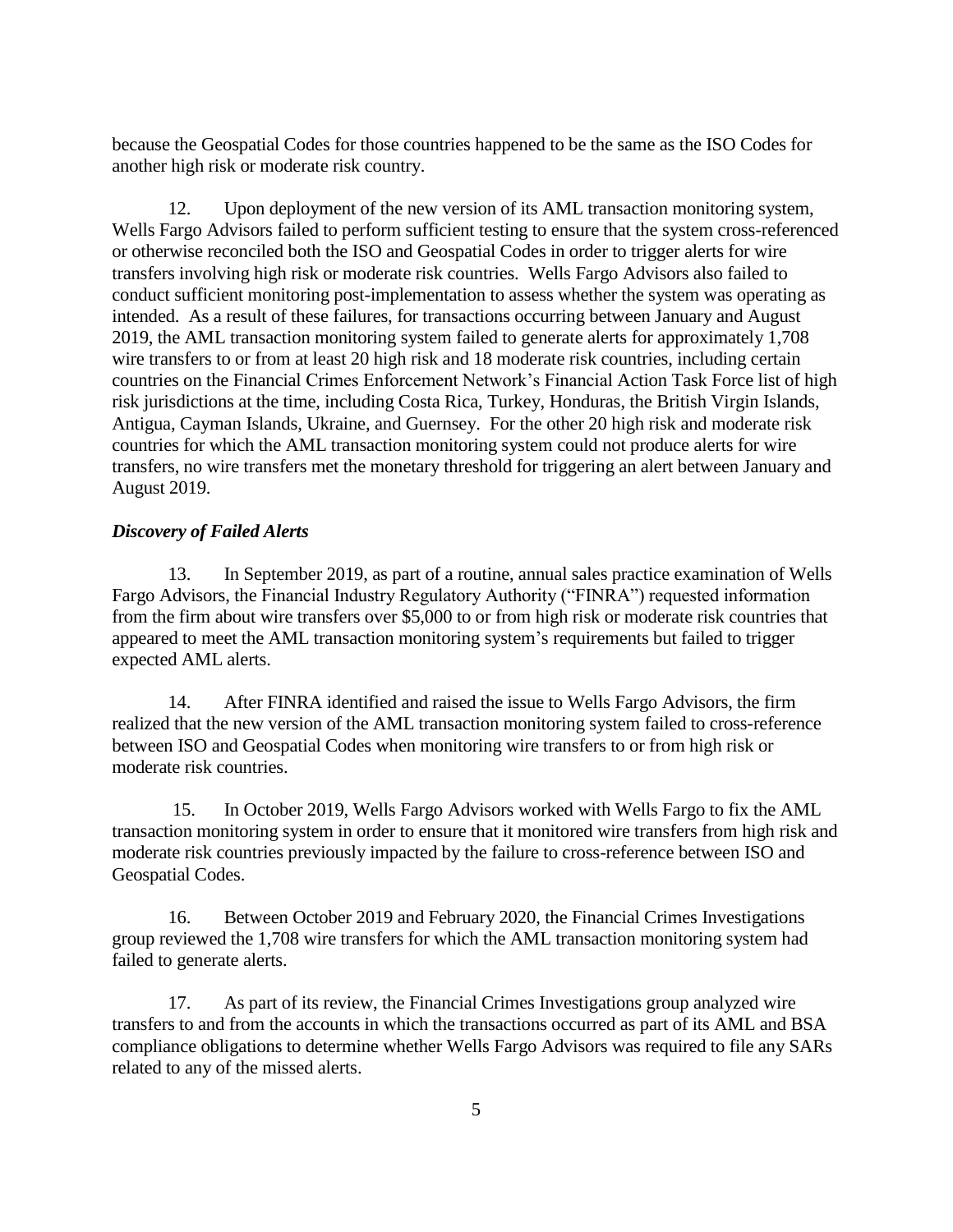#### *Late SAR Filings Resulting from the Failed Alerts*

18. As a result of the Financial Crimes Investigations group's analysis of the 1,708 wire transfers, Wells Fargo Advisors filed at least 25 late SARs on a rolling basis between October 2019 and February 2020, including one continuing activity SAR, as required by the SAR Rule. 31 C.F.R. §  $1023.320(b)(3).<sup>2</sup>$ 

19. On average, the late SARs were filed 157 days late. At least seven of the late SARs were filed more than 200 days late.

20. The dollar value of the underlying suspicious activity contained in the late SARs ranged from \$29,980 to \$2.5 million and included activity from at least eight high risk and moderate risk countries.

21. All of the late SARs involved wire transfers originating to or from certain high risk and moderate risk countries identified by Wells Fargo Advisors. Several of these late SARs also related to possible money laundering and money movements between multiple brokerage accounts with no business or apparent lawful purpose.

#### *Wire Processing Failures and Resulting Late SARs*

 $\overline{a}$ 

22. In December 2020, Wells Fargo Advisors identified and notified the Commission's staff about another, unrelated failure that impacted its AML transaction monitoring system. From approximately April 2017 through May 2019, wire transfer data was not appropriately processed into Wells Fargo Advisors' AML transaction monitoring system in certain situations, including on dates on which there was a bank holiday without a corresponding brokerage holiday. As a result of these failures, the AML transaction monitoring system failed to generate approximately 658 alerts on 11 days during this period. After discovering the problem, between October 2020 and October 2021, the Financial Crimes Investigations group reviewed the missed alerts and determined that at least nine additional late SARs needed to be filed as a result of the monitoring failures.

23. The dollar value of the underlying suspicious activity contained in the nine late SARs ranged from \$10,480 to \$6.2 million. The late SARs were filed between 536 and 1,209 days late.

<sup>2</sup> Financial institutions with SAR requirements may file SARs for continuing activity after a 90 day review with the filing deadline being 120 days after the date of the previously related SAR filing. Financial institutions may also file SARs on continuing activity earlier than the 120-day deadline if the institution believes the activity warrants earlier review by law enforcement.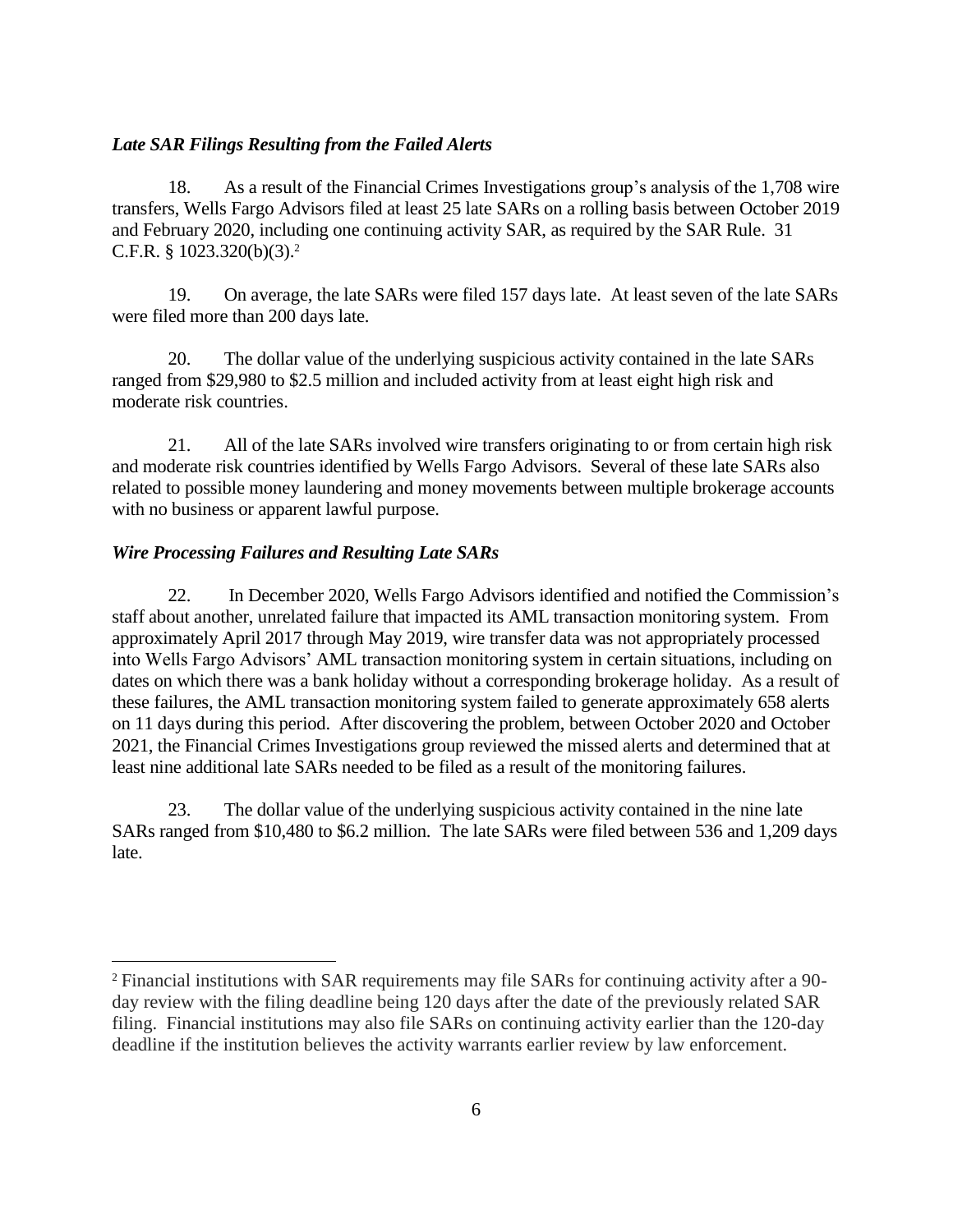24. After discovering these processing failures, the firm took steps to prevent future failures affecting its AML transaction monitoring system by adding additional processes to timely identify missing wire data and prompt reviews of the missing data.

## *Violations*

 $\overline{a}$ 

25. As a result of the conduct described above, Wells Fargo Advisors willfully<sup>3</sup> violated Section 17(a) of the Exchange Act and Rule 17a-8 thereunder, which require brokerdealers to comply with the reporting, record keeping, and record retention requirements of the BSA, including filing SARs as required by the SAR Rule, 31 C.F.R. § 1023.320(a)(2).

## *Wells Fargo Advisors' Remedial Efforts and Cooperation*

26. In determining to accept Wells Fargo Advisors' Offer, the Commission considered remedial acts undertaken by Wells Fargo Advisors and the cooperation afforded the Commission's staff.

27. Wells Fargo Advisors voluntarily engaged in remedial measures, including promptly reviewing the AML transaction monitoring system when FINRA raised the ISO-Geospatial Code issue and when it discovered the wire processing failures; identifying and notifying the Commission's staff about the additional failure of its AML transaction monitoring system to process wire transfers in certain situations; correcting both issues; and coordinating responsibility between Compliance and Technology personnel in the implementation of future AML system upgrades. Wells Fargo Advisors also voluntarily retained an outside consulting firm to review its AML and BSA transaction monitoring system and procedures and to recommend enhancements concerning, among other things, architecture, testing, and governance for AML and BSA transaction monitoring. Wells Fargo Advisors also voluntarily provided the outside consulting firm's report and recommendations to the Commission's staff.

28. Wells Fargo Advisors also voluntarily conducted and shared results of its internal investigations of its AML transaction monitoring system and related processes; identified key documents; and made detailed presentations of its findings to the staff.

<sup>&</sup>lt;sup>3</sup> "Willfully," for purposes of imposing relief under Section 15(b) of the Exchange Act, "means no more than that the person charged with the duty knows what he is doing.'" *Wonsover v. SEC*, 205 F.3d 408, 414 (D.C. Cir. 2000) (quoting *Hughes v. SEC*, 174 F.2d 969, 977 (D.C. Cir. 1949)). There is no requirement that the actor "also be aware that he is violating one of the Rules or Acts." *Tager v. SEC*, 344 F.2d 5, 8 (2d Cir. 1965). The decision in *The Robare Group, Ltd. v. SEC*, which construed the term "willfully" for purposes of a differently structured statutory provision, does not alter that standard. 922 F.3d 468, 478-79 (D.C. Cir. 2019) (setting forth the showing required to establish that a person has "willfully omit[ted]" material information from a required disclosure in violation of Section 207 of the Advisers Act).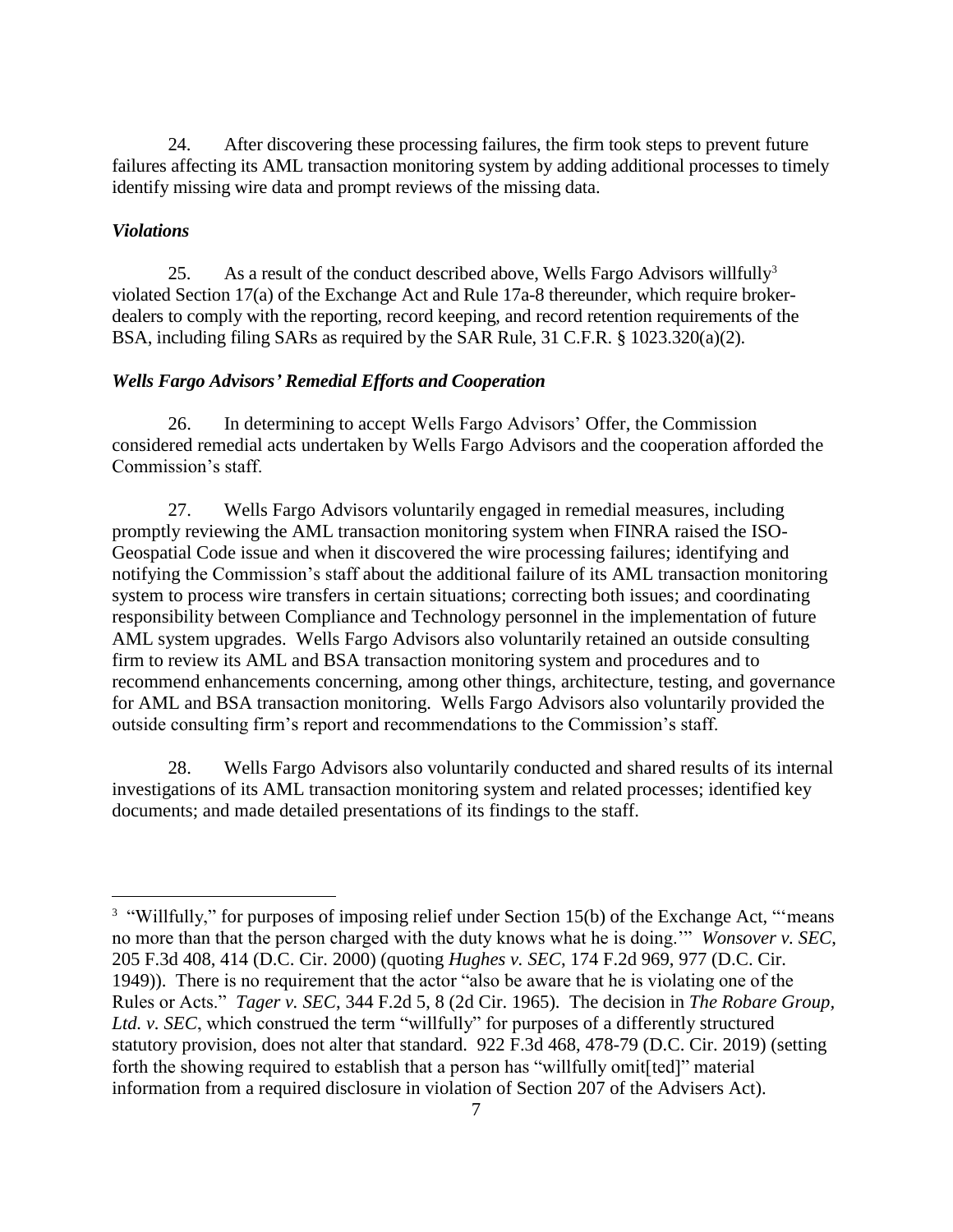In view of the foregoing, the Commission deems it appropriate, in the public interest*,* to impose the sanctions agreed to in Respondent Wells Fargo Advisors' Offer.

Accordingly, pursuant to Sections 15(b) and 21C of the Exchange Act and Section 203(e) of the Advisers Act it is hereby ORDERED that:

A. Respondent Wells Fargo Advisors cease and desist from committing or causing any violations and any future violations of Section 17(a) of the Exchange Act and Rule 17a-8 promulgated thereunder.

B. Respondent Wells Fargo Advisors is censured.

C. Respondent Wells Fargo Advisors shall, within 30 days of the entry of this Order, pay a civil money penalty in the amount of \$7,000,000 to the Securities and Exchange Commission for transfer to the general fund of the United States Treasury, subject to Exchange Act Section  $21F(g)(3)$ . If timely payment is not made, additional interest shall accrue pursuant to 31 U.S.C. §3717.

Payment must be made in one of the following ways:

- (1) Respondent may transmit payment electronically to the Commission, which will provide detailed ACH transfer/Fedwire instructions upon request;
- (2) Respondent may make direct payment from a bank account via Pay.gov through the SEC website at [http://www.sec.gov/about/offices/ofm.htm;](http://www.sec.gov/about/offices/ofm.htm) or
- (3) Respondent may pay by certified check, bank cashier's check, or United States postal money order, made payable to the Securities and Exchange Commission and hand-delivered or mailed to:

Enterprise Services Center Accounts Receivable Branch HQ Bldg., Room 181, AMZ-341 6500 South MacArthur Boulevard Oklahoma City, OK 73169

Payments by check or money order must be accompanied by a cover letter identifying Wells Fargo Advisors as a Respondent in these proceedings, and the file number of these proceedings; a copy of the cover letter and check or money order must be sent to Anne C. McKinley, Assistant Director, Division of Enforcement, Securities and Exchange Commission, 175 West Jackson Boulevard, Suite 1450, Chicago, IL 60604.